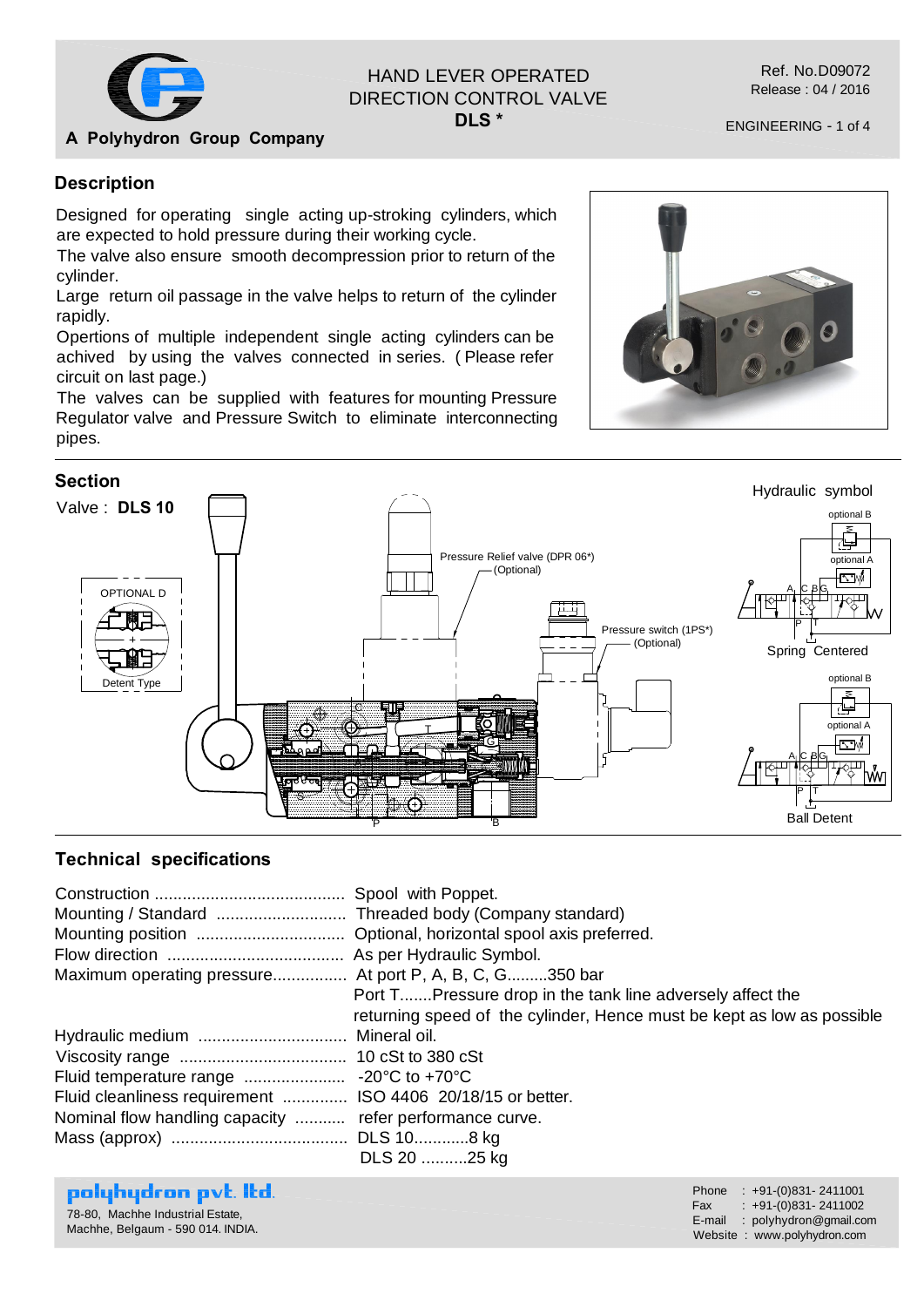

#### **Unit dimensions** Dimensions in mm.

Port size details Port Size

 $\overline{A, P}$ B , T C , G

Valve model : **DLS 10**

G1/2 G3/4  $G1/4$ 





Note : Valve with Mirror image face option, will have ports A, C, T and G on opposite face and dimension 20 (marked \*) of port P will be 50. ( Ask for details, if needed )



All rights reserved. Subject to revision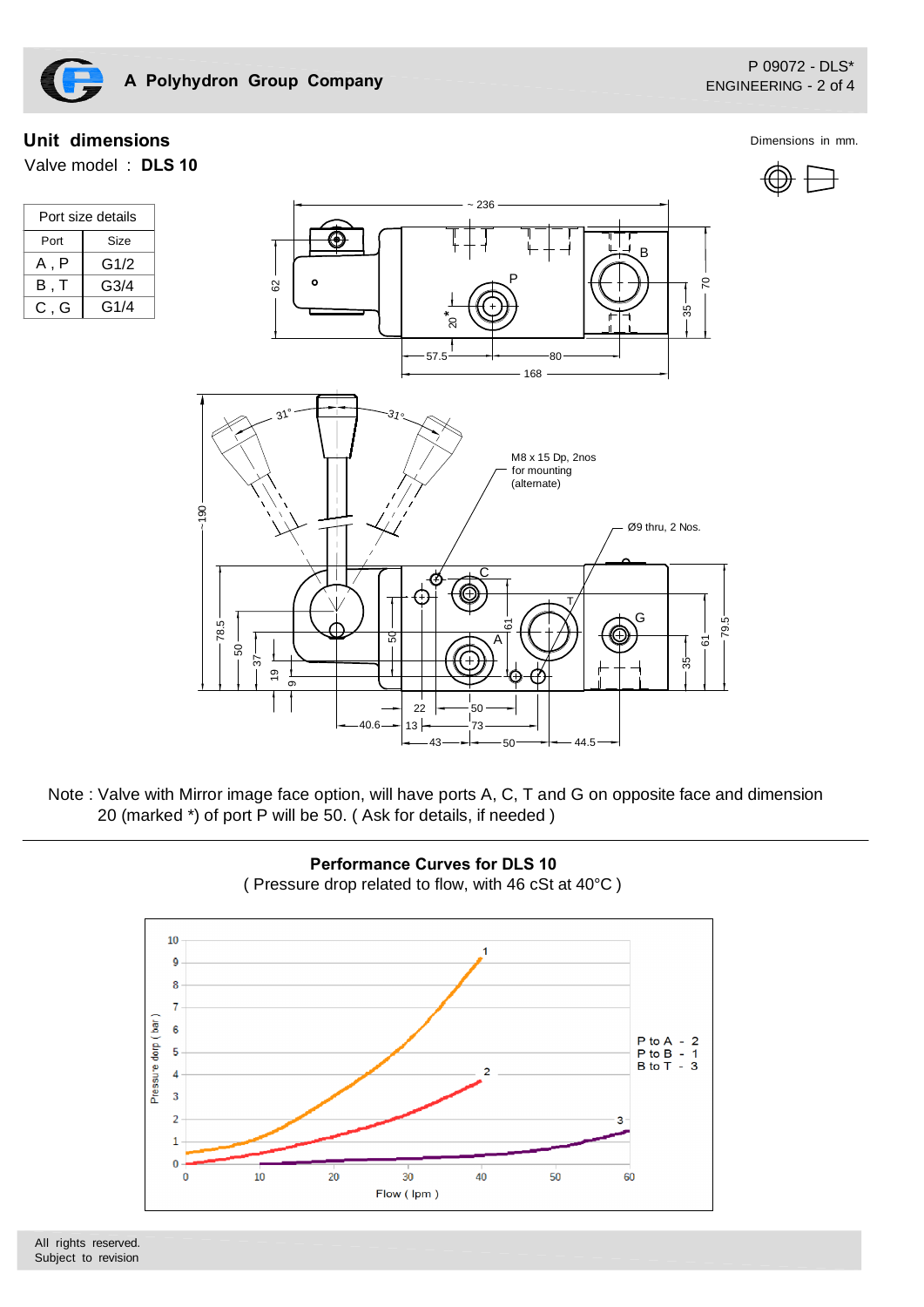Dimensions in mm.

## **Unit dimensions**

Valve model : **DLS 20**

| Port size details |        |  |
|-------------------|--------|--|
| Port              | Size   |  |
| A , P             | G1     |  |
| B.T               | G1-1/2 |  |
| C                 | G 3/8  |  |
| G,                | G1/4   |  |



Note : Valve with Mirror image face option, will have ports A, C, T and G on opposite face and dimension 26 (marked \*) of port P will be 74. ( Ask for details, if needed )



**Performance Curves for DLS 20** ( Pressure drop related to flow,, with 46 cSt at 40°C )